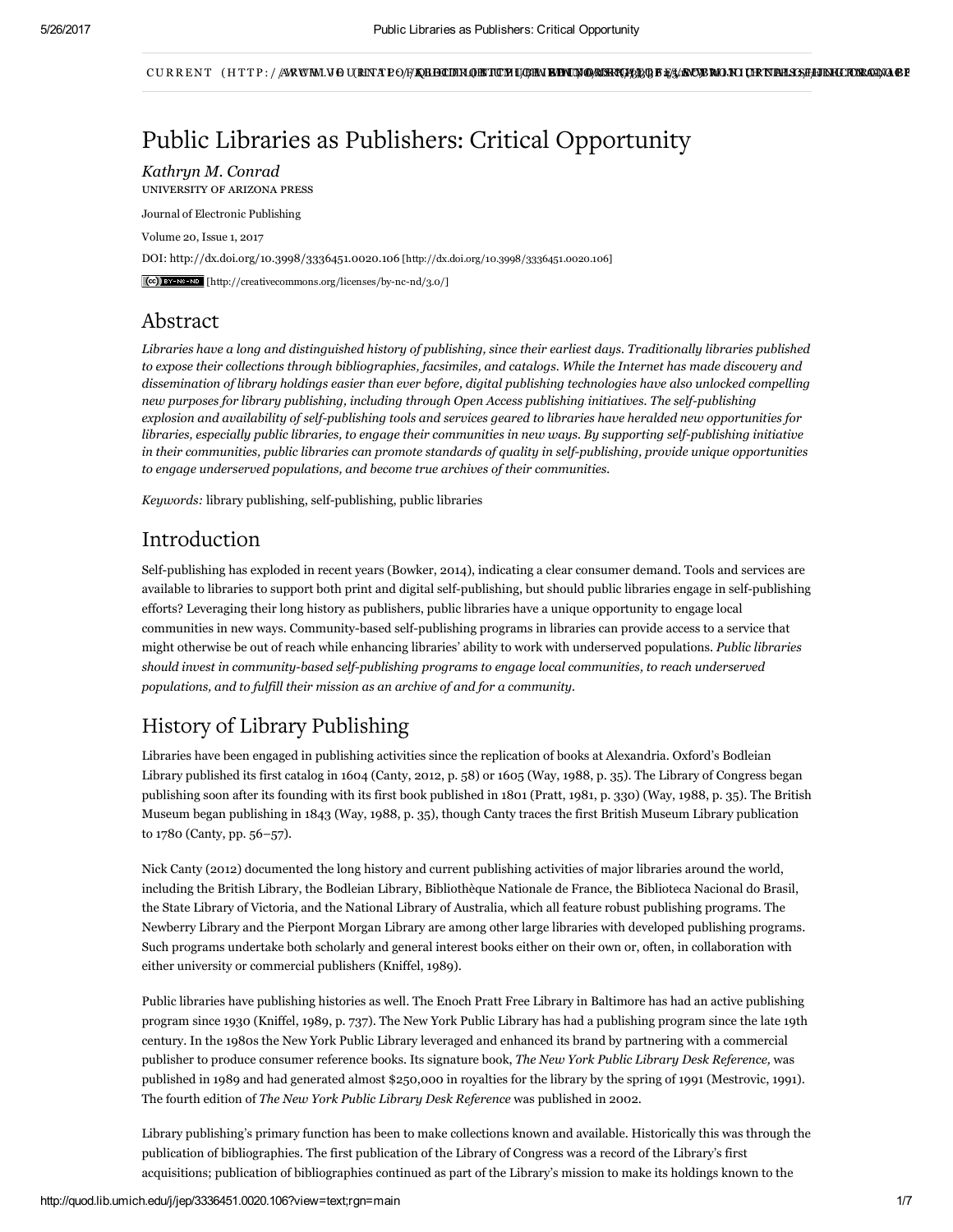general public (Pratt, 1981, p. 329–31). Facsimile editions that could extend the reach of certain holdings have been another important part of the publishing mission: Librarian of Congress Herbert Putnam noted in 1904 that these could "save excessive wear and tear upon the originals" and "enable the texts to be studied by investigators who cannot come to Washington" (Pratt 1981, p. 331–32). Exhibition catalogs serve the purpose of exposing materials that are not often publicly available for use (Pratt, 1981, p. 333). The British Museum Library began their publishing program in the 18th century to produce catalogs (Canty, 2012, p. 56–57) and it continues to publish books "to enhance our popular exhibition programme . . . and showcase quirky, humorous and unexpected treasures from our collections" (British Library). The State Library of Victoria is another that emphasizes items such as maps and manuscripts from their collections (Canty, 2012, p. 60).

Urbana Public Library entered the publishing arena in the 1970s to make out-of-print works of local significance available to its community (Kniffel, 1989, p. 736). Some national libraries have particular mandates to publish (Canty, 2012, p. 56) and the Biblioteca Nacional do Brasil was charged with a particular mission promoting literacy and reading when it came under the ministry of culture in 1990 (Canty, 2012, p. 59). Finally, some libraries have found purpose in publishing professional books. The Enoch Pratt Free Library published *Reference Sources: A Brief Guide,* a professional book that went into multiple editions and was used in numerous library schools (Kniffel, 1989, p. 737) and the Inglewood Public Library (California) published a full series of professional manuals for librarians (Perkins, 1978).

At its core, however, the library publishing mission has been a traditional one: "making their institution's collections more accessible" (Way, 1988, p. 37) and "[promoting] the resources of the Library" (Kniffel, 1989, p. 735). The New York Public Library's consumer reference books have been described as an example of a traditional library service delivered in a new way: "Instead of coming to the library, the library comes to the user" (Mestrovic, 1991). Charles Robinson described Baltimore County Library's publishing activities as "Part of our obligation to our community" (Kniffel, 1989, p. 373). Pratt summarizes it as an obligation to publish: "A library does only part of its job if it simply gives repose to its holdings . . . It has an obligation to makes its resources fully available" (Pratt, 1981, p. 329).

There was such interest in library publishing that an International Group of Publishing Libraries (IGPL) was founded in 1983 (Kniffel, 1989, p. 735) (Canty, 2012, p. 56) out of a gathering of library publishers at the British Library. This conference recognized another purpose of a library publishing program: it "enlarges the presence of the institution from which those publications flow" (Way, 1988, p. 36). The IGPL sought to enhance knowledge and collaboration and to explore best practices for library publishing in terms of editorial development, marketing, and profitability while still maintaining focus on the core mission of increasing accessibility of library collections (Way, 1988, pp. 36–37) (MacLam, 1989).

The IGPL held its last meeting in 2007 (Canty, 2012, p. 56). The closure of the IGPL mirrors the dramatic shifts in the publishing industry in the 2000s, a period of increasing consolidation among commercial publishers and other media businesses, as well as dramatic digital disruption, making print successes such as the *New York Public Library Desk Reference* of XYXX, so successful in the previous two decades, unthinkable. Though some library publishers were beginning to offer PDF and HTML versions of publications by 2012 (Canty, 2012), Canty questions how bread-and-butter illustrated books from libraries would fare in a move to digital publishing: "Whether and how these often highly illustrated books can be reproduced digitally remains to be seen" (Canty, 2012, p. 61).

## Digital Publishing and New Opportunities

Digital publishing provided significant opportunity for academic libraries that had not been heavily involved in publishing activities previously, however, and it led to a new purpose for library publishing: Open Access. Members of the Association of Research Libraries established the Scholarly Publishing and Academic Resources Coalition (SPARC) in 2002 "as a means to exploit fully the revolutionary potential of the digital age" (Groen, 2007, p. 219) to advance a more open scholarly communications ecosystem and take a larger role in scholarly publishing (Groen, 2007). A 2012 research paper funded by SPARC shared case studies of current academic library publishing initiatives at Purdue, Georgia Tech, and the University of Utah libraries (Mullins et al., 2012). SPARC includes campus-based publishing among its current initiatives and provides "resources for libraries, presses, and other academic units interested in launching and maintaining campus-based publishing ventures, as well as guidance on best practices" (SPARC).

The SPARC report advocated collaboration between libraries (Mullins et al., 2012) and prompted discussions that led to the creation of the Library Publishing Coalition (LPC) in 2014. Like the IGPL before it, the LPC was created out of "the need for a community dedicated to advancing the field of library publishing" (Library Publishing Coalition).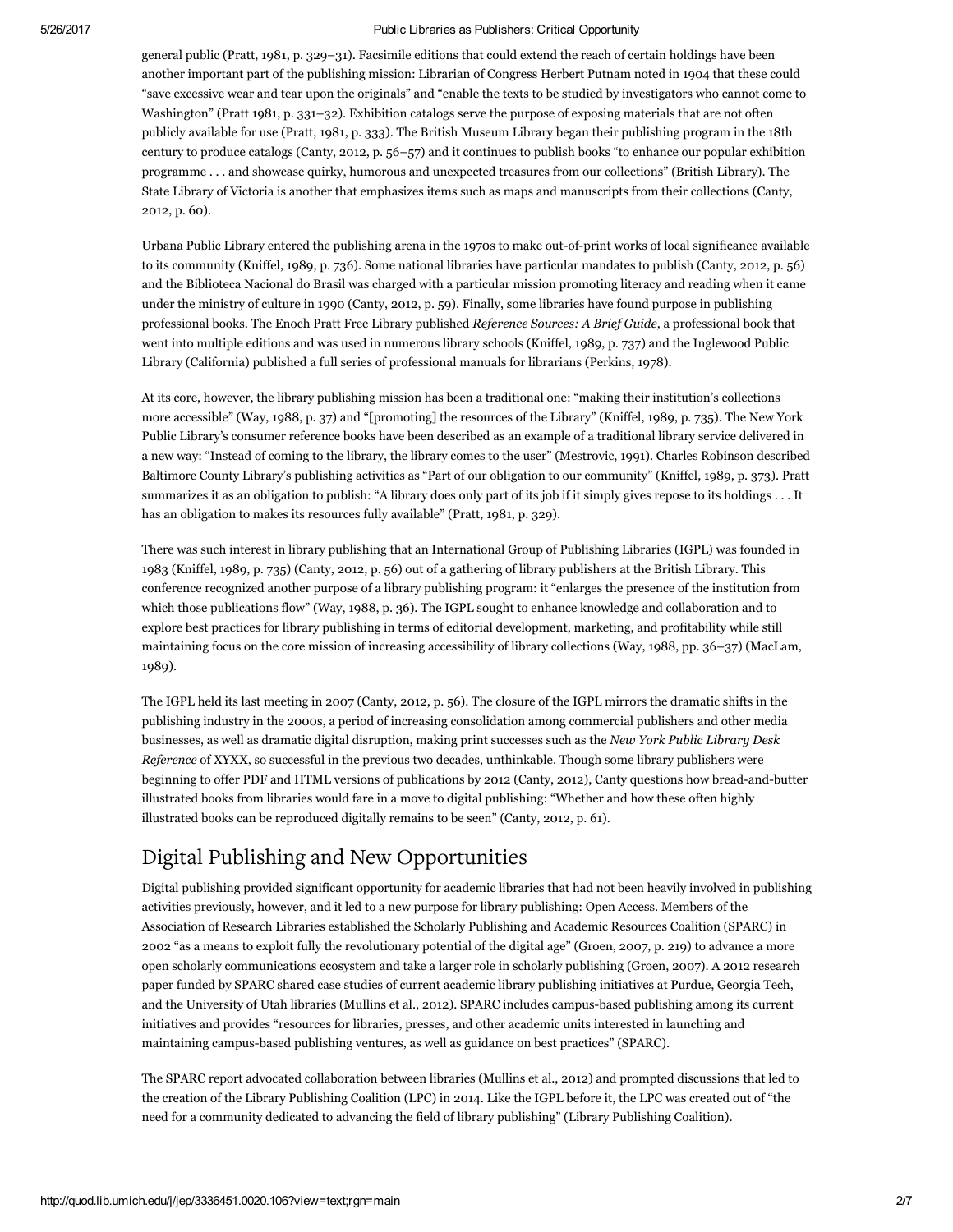Digital publishing has also enabled a self-publishing boom in recent years. Self-published title output increased 436% between 2008 and 2013, reaching over 458,000 in 2013 (Bowker, 2014). A study based on a 2008 sample of selfpublished books showed that only 58% of that sample had been cataloged by Bowker. While that rate of cataloging may have increased in subsequent years, it is safe to say that Bowker's 2014 statistics continue to underreport self-published titles.

Public libraries have seen the need to acquire self-published content for their collections, and they are beginning to support the creation of local content (Pecoskie, 2014, p. 129) with a rapidly growing set of services and programs that grow out of a long history of programming around local writers and writing groups and more recent support of the Maker Movement (LaRue, 2015a, p. 41). The new tools and services of digital printing and publishing make it possible for public libraries to provide self-publishing services in their communities as never before.

In his 2012 book *The Librarian's Guide to Micropublishing*, Walt Crawford advocates for libraries supporting selfpublishing using simple desktop publishing templates and print-on-demand services such as Lulu and CreateSpace (Crawford, 2012). The Espresso Book Machine (EBM) is another tool that has made it easy for libraries to provide selfpublishing services. The EBM can print a paperback book in a few minutes (On Demand Books) and many libraries have acquired them (Rapp, 2011). Sacramento Public Library's I Street Press offers Espresso services to allow local authors to both print their work and make it available outside the city via the EBM Network (Pecoskie, 2014, p.129). Mid-Continent Public Library in Kansas City, Missouri, will use an Espresso as part of its Story Center, currently in development (LaRue, 2015, p. 41). BiblioBoard's SELFe platform, a project with *Library Journal*, allows users to upload files for curation and inclusion in statewide collections. (SELF-e, 2015) Though SELF-e has been controversial in the author community because the platform does not allow compensation for authors (Rooney, 2015) (Lowe, 2015, SELFe), founder Mitchell Davis describes the benefit of SELF-e as a discovery tool above all else (Lowe, 2015, p. 4). Beta testers for the SELF-e platform included the Los Angeles Public Library, the San Diego County Public Library, the Cuyahoga County Public Library (Ohio), Arizona State Library's Reading Arizona project, and the Massachusetts e-book Project sponsored by the State of Massachusetts (LaRue, 2015b). In a different effort, self-publishing e-book distributor Smashwords has supported co-branded self-publishing portals with the Seattle Public Library (Scardilli, 2015, p. 26) and the Los Gatos Public Library (Pecoskie, 2014, p. 129).

### Library Publishing Finds New Purpose

Even before digital publishing, libraries saw the potential of library-based publishing activities for community engagement, especially with youth. Mesa Public Library in Arizona began an annual science fiction magazine, written and produced entirely by young adult patrons, in 1978, with a program that ran for at least ten years (Williams, 1987). In a contemporary example based on the same idea, the Los Gatos Public Library partnered with a local high school to publish a digital poetry anthology by Los Gatos High School students that was sold by major e-book retailers (Staley, 2015, p. 19).

Some libraries see providing self-publishing tools as part of their broader agenda to become places of creation as they do with makerspaces (LaRue, 2015a). Sacramento's I Street Press is a natural outgrowth of its Library of Things, which lends sewing machines, GoPro cameras, and musical instruments, among other things (Brown, 2015). The Topeka and Shawnee County Public Library "sees self-publishing authors as microbusiness owners and focuses on increasing their access to resources to publish better products" (Staley, 2015, p. 18).

Publishing activities are also intended to engage local arts communities. The Provincetown Public Library in Massachusetts created its own publishing imprint, Provincetown Public Press, to help support the needs of "the longestrunning artists' community in the country" (Koerber, 2014, p. 21). Later the same year Williamson County Library launched Academy Park Press, "a publishing imprint with the ability to empower our arts community by providing truly worldwide exposure" (Williamson County Public Library). Sue Perry has documented the community impact of the Windsor Public Library's acquisition of an Espresso Book Machine, which she calls "the mechanical heart of Canada" (Perry, 2014, p. 12). The machine drew writers to the library's Xpress Self-Publishing Centre, which became a vibrant hub for an emerging literary community.

Libraries also have an opportunity to influence the quality of self-published books. "One of the goals of the XPress Self-Publishing Centre is to raise the quality of self-published items to avoid the negative reputation they have sometimes earned" by offering editing and design workshops, according to Paul Vasey, Canadian author (Perry, 2014, p 13). Mid-Continent's Story Center and Sacramento Public Library's I Street Press offer educational programs and writing workshops in addition to the Espresso as a tool for book printing (LaRue, 2015a) (Pecoskie, 2014, p. 129). Los Gatos Public Library worked with Smashwords to develop a pilot program to teach local writers about e-books, including introductions to ebooks, to digital borrowing, and to digital publishing best practices (Coker, 2013). Tenth grade student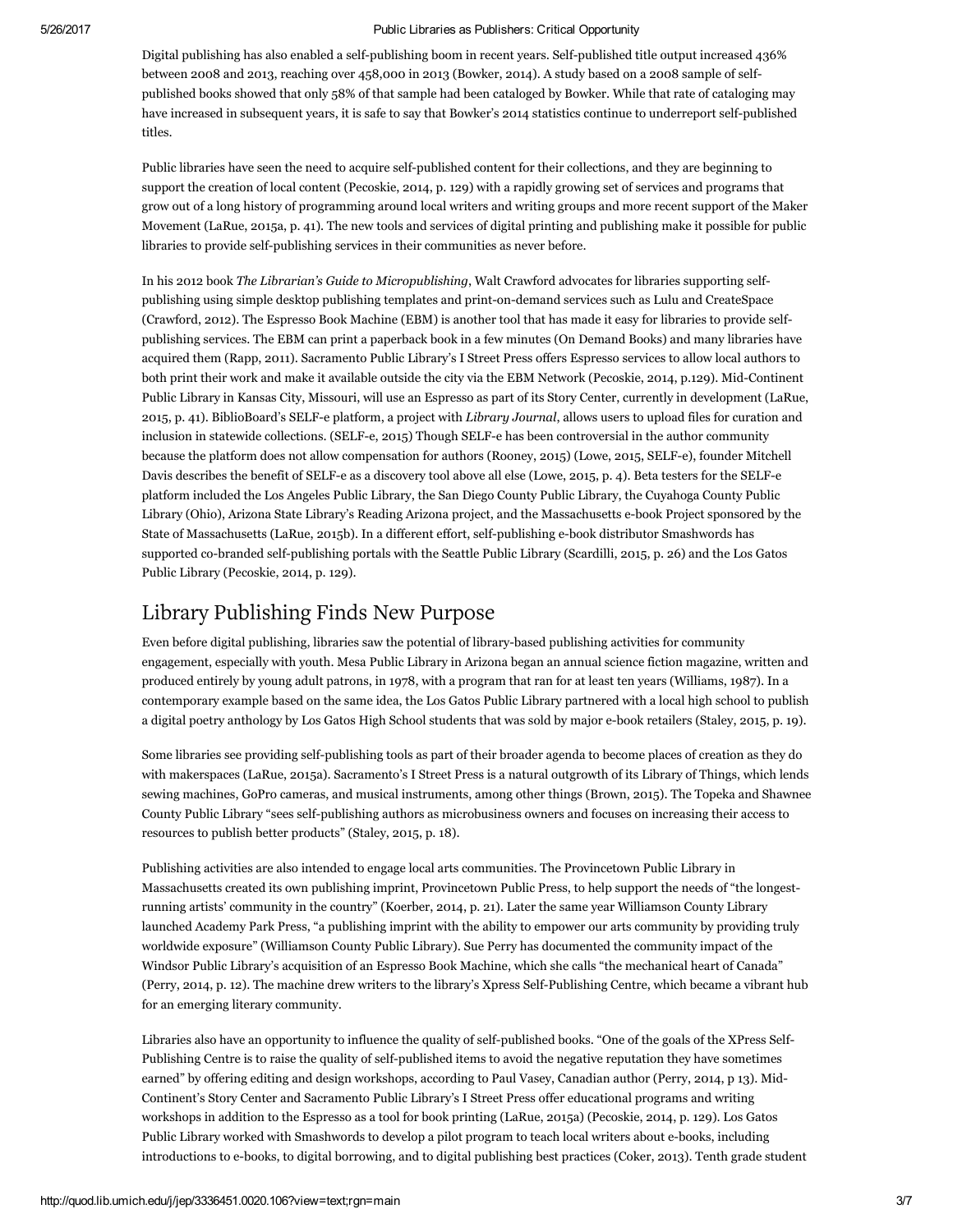Nitin Srinivasan, who participated in the Los Gatos High School poetry project sponsored by the library, reflected on her experience: "I can imagine publishing my own book in the future if I put in the time and effort to become a better, more inspiring writer" (Staley, 2015, p. 19).

Emphasis on local culture and history has been a common strategy in public library self-publishing programs (Huwe, 2014, p. 31), which make those programs a natural fit with self-publishing authors. After fiction, history and autobiography/biography, including place-based autobiographies, are the most popular BISAC categories for selfpublished books (Bradley, 2012, p. 129–30). History is also among the top categories of self-published nonfiction titles collected by OCLC member libraries (Dilevko & Dali, 2006, p. 221–23), most likely because of their local interest value (Dawson, 2008, p. 46). "People are documenting their experiences, their family histories, and issues of local interest more easily than ever before," writes Dawson (Dawson, 2008, p. 47). Urbana Public Library noted that customers for its publishing program were primarily people interested in Illinois history (Kniffel, 1989, p. 736). David Christensen of the Seattle Public Library observes that authors working with their self-publishing service often have an emphasis on the local: "They are writing about local topics, or the stories take place in Seattle, and it may or may not have broad appeal. . . .Yet those things are still of interest to the local community" (Scardilli, 2015, p. 26). Robert Holley has noted that such self-published materials have scholarly value for future researchers as well: "The experiences of a veteran who served several tours of duty in Iraq and Afghanistan may have direct historical insights that are unlikely to be found in commercially published materials. . . . A biography of 'Dear Aunt Clara' would have the same value" (Holley, 2015, p. 707).

BiblioTech Digital Library based in Bexar County, Texas, the first all-digital public library in the United States (About BiblioTech), has actively supported the creation of local history. To create *Recetas de mi vida,* a collection of stories and recipes, the library and its partners called on community members to "document your stories and the memories they spark." Anise Onofre of Gemini Ink, the San Antonio arts organization that partnered with the library on the project, describes the stories as "very South Texas; often they codeswitch. . . .They touch on elements of South Texas culture that are everyday to this area, but to an outsider might seem exotic or even bizarre." Onofre says that their availability from the library is important "because to know our history is so important. And these are histories that are not revised, that are honest, that sound like us" (Porter, 2015).

## Compelling Opportunitie

If self-published content has special value to local communities then it is important to consider access to self-publishing. Research undertaken by Baverstock and Steinitz (2013) on self-publishing authors in the UK reveals key facts about the demographics of self-publishing authors: 76% of individuals in the sample had a university degree vs. 37% of the overall population (Baverstock & Steinitz, p. 213–14). The median estimate cost of self-publishing was £1,500, according to respondents, and the average time spent on the publishing project was 7 months excluding writing.

Similar data is not available for the US, but we can approach the idea of access in other ways. Self-publishing platforms such as Kindle Direct and Smashwords offer free self-publishing tools and charge only through commission on sales (Smashwords) (CreateSpace). BookBaby charges no commission on sales but charges a one-time fee of \$149 for e-book conversion and distribution; costs increase as services are added (BookBaby). These services may include design templates but none includes design consultation, marketing consultation, or any type of editorial work. Reedsy, a website devoted to connecting self-publishing writers with professional resources for those tasks, used data from 2000 transactions made on their website to report average costs for various components of self-publishing. The average costs of copyediting and proofreading for a 60,000 word manuscript were \$1020 and \$540 respectively, and the average cost of a professional cover design was \$700 (Reedsy, 2016). These costs are consistent with cost ranges reported by MediaShift in 2013, which enumerated other potential costs, such as obtaining an ISBN, developmental editing, and marketing (MediaShift). Four self-publishing writers profiled by The Write Life quoted costs ranging from \$150 to \$1650 for their projects. Some noted reducing their costs by bartering for work (The Write Life, 2015).

It is important to note that the lowest cost options require access to technology for creating, uploading, and formatting content. Pew Research Center data from 2013 indicates that 14% of individuals are not Internet users. Of these, 37% earn less than \$50,000 a year and 44% do not have a high school diploma (Pew Research Center, 2013).

Worldwide, access is far lower. According to the International Telecommunication Union, less than 50% of households worldwide have Internet access (International Telecommunication Union, 2015, p. 4).

Based on these facts it is not difficult to draw the conclusion that self-publishing is out of the reach of many with lower educational achievement, lower income, and less free time.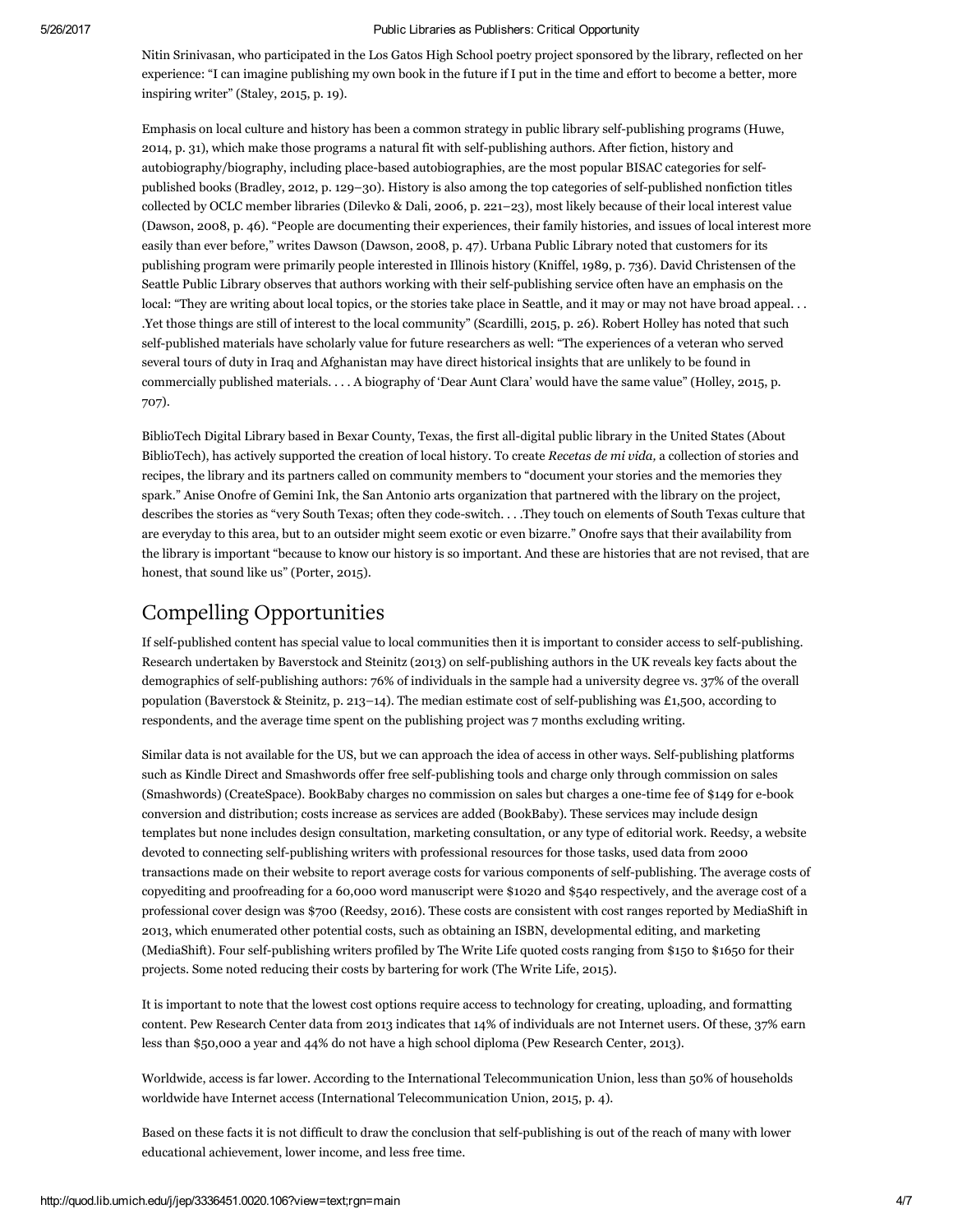Of course there are challenges to widespread adoption of self-publishing services in libraries. The discoverability problem with nontraditional publishing has been well documented (Bradley, Fulton, Helm, & Pittner, 2011). Stephen Arnold summed this up nicely by stating, "It's easy to create published works but harder to find them" (Arnold, 2014, p. 52). Heather Moulaison and A. J. Million have shown that there has been no broad assessment of public library digital preservation policies, which are important in supporting the production of original content from their communities (Moulaison and Million, 2014, p. 89–90). "Libraries must . . . consider the gravity of their obligation to their authors and to their communities to contribute, in a lasting way, to the cultural record and the preservation of memory" (Moulaison & Million, 2014, p. 95). A 2015 survey showed that public librarians have a high level of concern over library publishing initiatives, concerns including equipment and staffing costs, legal concerns, and concerns over the need to develop related services (Moulaison & LeBeau, 2015).

Libraries continually seek ways to support underserved communities. The success of the Akaltye Antheme collection at the Alice Springs Public Library (Australia) aptly demonstrates that a focus on content specific to a community, including locally produced resources, will increase engagement by that community (Senior, 2007). The library drew on expertise and resources from regional indigenous councils to create the collection, resulting in "a major increase in library use by Indigenous people," which enabled the library to develop as "one of the few places in Alice Springs where Indigenous and non-Indigenous people come together" (Senior, 2007, p. 28). This model can easily be adapted to employ communitybased self-publishing to attract and serve underserved communities. The BiblioTech Digital Library's collaboration with Gemini Ink (Porter, 2015) is just such an example.

## Conclusion

Addressing the International Congress of Bibliographers and Librarians in 1934, José Ortega y Gasset lamented the explosion of books, saying, "There are already too many books" and if publication were to proceed apace, "the problem posed by the excess of books will become truly terrifying" (Ortega y Gasset, 1961 [1935]). Ortega y Gasset could not have imagined the explosion of books enabled by digital publishing. He could not have imagined the tools of digital discovery that have transformed librarianship, bringing new challenges such as digital preservation and new objectives such as Open Access scholarly communication. But he could imagine a future for librarians as publishers:

"Is it too Utopian to imagine in a not too distant future librarians held responsible by society for the regulation of the production of books, in order to avoid the publication of superfluous ones and, on the other hand, to guard against the lack of those demanded by the complex of vital problems in every age?" (Ortega y Gasset, 1961 [1935], p. 153)

Technology for publication has virtually eliminated the need to restrict what is published. The same technology has given libraries new tools to engage with local communities and reach underserved populations. Libraries have a long and distinguished history of publishing. Libraries can leverage this history to take a central role in preserving local cultural outputs to become living archives of their communities.

Kathryn Conrad is director of the University of Arizona Press [\[http://www.uapress.arizona.edu\]](http://www.uapress.arizona.edu/). She has held positions at the University of Missouri Press, Algonquin Books of Chapel Hill, and River Styx literary magazine. She can be reached at kconrad@uapress.arizona.edu.

### **References**

- BiblioTech. "About BiblioTech." Accessed April 4. [http://bexarbibliotech.org/about.html](http://quod.lib.umich.edu/j/jep/http___bexarbibliotech_org_about_html) [http\_\_\_bexarbibliotech\_org\_about\_html].
- Anderson, Porter. "Sharing recipes and life." Accessed April 4. http://self-e.libraryjournal.com/cooking-up-memorieswith-gemini-ink-and-bibliotech/ [http://self-e.libraryjournal.com/cooking-up-memories-with-gemini-ink-and-bibliotech/]
- Arnold, Stephen E. (2014). "Libraries as Publishers: Easy to Create, Hard to Find." *Online Searcher 38*(6): 51–55.

Baverstock, Alison and Jackie Steinitz. (2013). "Who Are the Self-publishers?" *Learned Publishing* 26(3): 211–23.

- BookBaby. "The Complete Ebook Self-publishing Package." Accessed April 4. https://www.bookbaby.com/ebookservices/ [https://www.bookbaby.com/ebook-services/]
- Self-publishing in the United States, 2008–2013. Bowker, 2014. Accessed April 4. [http://media.bowker.com/documents/bowker\\_selfpublishing\\_report2013.pdf](http://media.bowker.com/documents/bowker_selfpublishing_report2013.pdf) [http://media.bowker.com/documents/bowker\_selfpublishing\_report2013.pdf]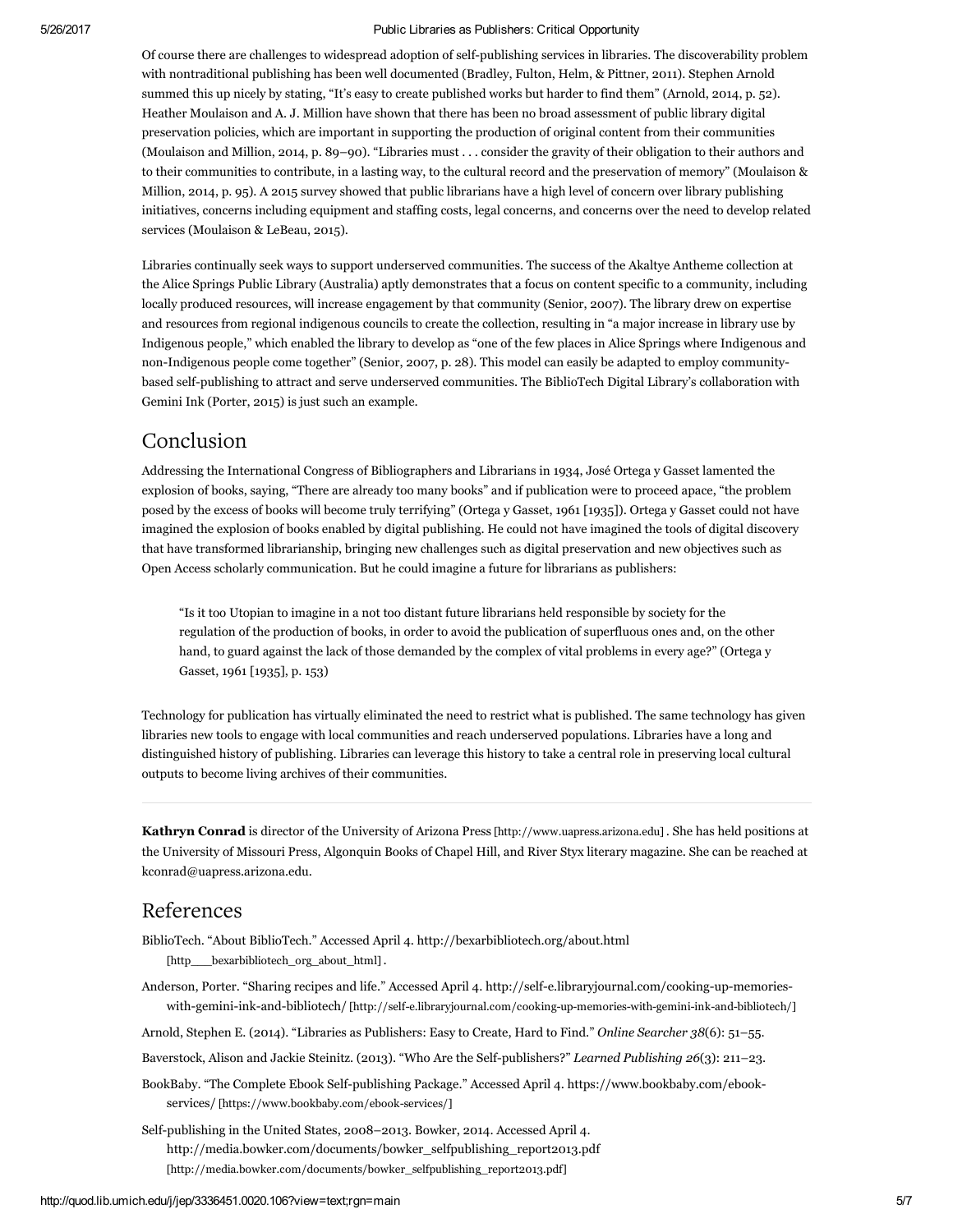- Bradley, Jana, Bruce Fulton, and Marlene Helm. (2012). "Self-published Books: An Empirical Snapshot." The Library *Quarterly: Information, Community, Policy*, *82*(2): 107–40.
- Bradley, Jana, Bruce Fulton Marlene Helm, and Katherine A. Pittner (2011). "Nontraditional Book Publishing." *First Monday*, *16*(18).
- The State of Broadband 2015: A Foundation for Sustainable Development. Broadband Commission for Digital Development, 2015. Accessed April 4. http://www.broadbandcommission.org/Documents/reports/bbannualreport2015.pdf [\[http://www.broadbandcommission.org/Documents/reports/bbannualreport2015.pdf\]](http://www.broadbandcommission.org/Documents/reports/bb-annualreport2015.pdf)
- British Library. "About British Library Publishing.".Accessed April 4. <http://www.bl.uk/aboutus/publishing/> [http://www.bl.uk/aboutus/publishing/]
- Brown, Patricia Leigh. (2015). "These Public Libraries are for Snowshoes and Ukuleles." *The New York Times.* September 14. Accessed April 4. http://www.nytimes.com/2015/09/15/us/these-public-libraries-are-for-snowshoes-andukuleles.html?\_r=0 [http://www.nytimes.com/2015/09/15/us/these-public-libraries-are-for-snowshoes-and-ukuleles.html?  $r=0$
- Canty, Nick. (2012). "Libraries as Publishers: Turning the Page?" *Alexandria*, *23*(1): 55–62.
- Cloonan, Michèle Valerie. (2007). "The Moral Imperative to Preserve." *Library Trends 55*(3): 746–55.
- Coker, Mark. (2013) "Libraries to Become Community Publishing Portals." *Huf ington Post.* March 27. Accessed April 4. http://www.huffingtonpost.com/mark-coker/library-ebooks\_b\_2951953.html [http://www.huffingtonpost.com/markcoker/libraryebooks\_b\_2951953.html]
- Crawford, Walt. (2012). Micropublishing: Helping Your Community Tell Its Stories. *Online*, *36*(1): 39–42.
- Crawford, Walt. (2012). *The Librarian's Guide to Micropublishing.* Medford, NJ: Information Today.
- CreateSpace. "Create, Publish, and Distribute Your Book for Free." Accessed https://www.createspace.com/diyauthor3? utm\_id=6079 [\[https://www.createspace.com/diyauthor3?utm\\_id=6079\]](https://www.createspace.com/diyauthor3?utm_id=6079)
- Dawson, Laura. (2008). "The Role of Self-publishing in Libraries." *Library Trends*, 57(1): 43–51.
- Dilevko, Juris and Keren Dali. (2006). "The Selfpublishing Phenomenon and Libraries." *Library & Information Science Research 28*(2): 208–34.
- Farkas, Meredith. (2013). "Community Creativity: Enabling Local Publishing in Libraries."*American Libraries*, *44*(9–10), 23.
- Groen, Frances. (2007). *Access to Medical Knowledge: Libraries, Digitization, and the Public Good.* Lanham, MD: The Scarecrow Press.
- Holley, Robert B. Self-publishing and Academic Libraries. Paper presented at the Association of College Research Libraries, Portland, OR. American Library Association, 2015. Accessed April 4. http://www.ala.org/acrl/sites/ala.org.acrl/files/content/conferences/confsandpreconfs/2015/Holley.pdf
- Hunter, Chrystina. (2015). "Teaching Teens Self-publishing at the Library." *Public Libraries Online*. May 13. Accessed April 4. http://publiclibrariesonline.org/2015/05/teaching-teens-self-publishing-the-library/ [http://publiclibrariesonline.org/2015/05/teaching-teens-self-publishing-the-library/]

Huwe, Terence K. (2014). "Next-generation Library Publishing: It's Here." Computers in Libraries, 34(8): 31–33.

- Measuring the Information Society Report 2015. International Telecommunication Union, 2015. Accessed April 4. http://www.itu.int/dms\_pub/itu-d/opb/ind/D-IND-ICTOI-2015-SUM-PDF-E.pdf [http://www.itu.int/dms\_pub/itud/opb/ind/D-IND-ICTOI-2015-SUM-PDF-E.pdf]
- Kniffel, Leonard. (1989). "Books Made to Order: Libraries As Publishers." *American Libraries*, *20*(8): 734–39.
- Koerber, Jennifer. (2014). "Public Libraries Become Publishers: Provincetown, Williamson County Launch Presses." *Library Journal 139*(7): 20–21.

LaRue, James. (2015a). "From Maker to Mission." *Library Journal*, *140*(16): 41.

LaRue, James. (2015b). LAPL, "SELFe, Surprising Stats." *Library Journal, 140*(3): 41.

Library Publishing Coalition. "Background." Accessed April 4.

- http://www.librarypublishing.org/about-us/background [http://www.librarypublishing.org/about-us/background]
- Lowe, Andy Ebook Library Services for Authors: An Alliance of Independent Authors Report. Alliance of Independent Authors, 2015. Accessed April 4. http://www.selfpublishingadvice.org/ebook-library-services-for-authors/ [http://www.selfpublishingadvice.org/ebook-library-services-for-authors/]